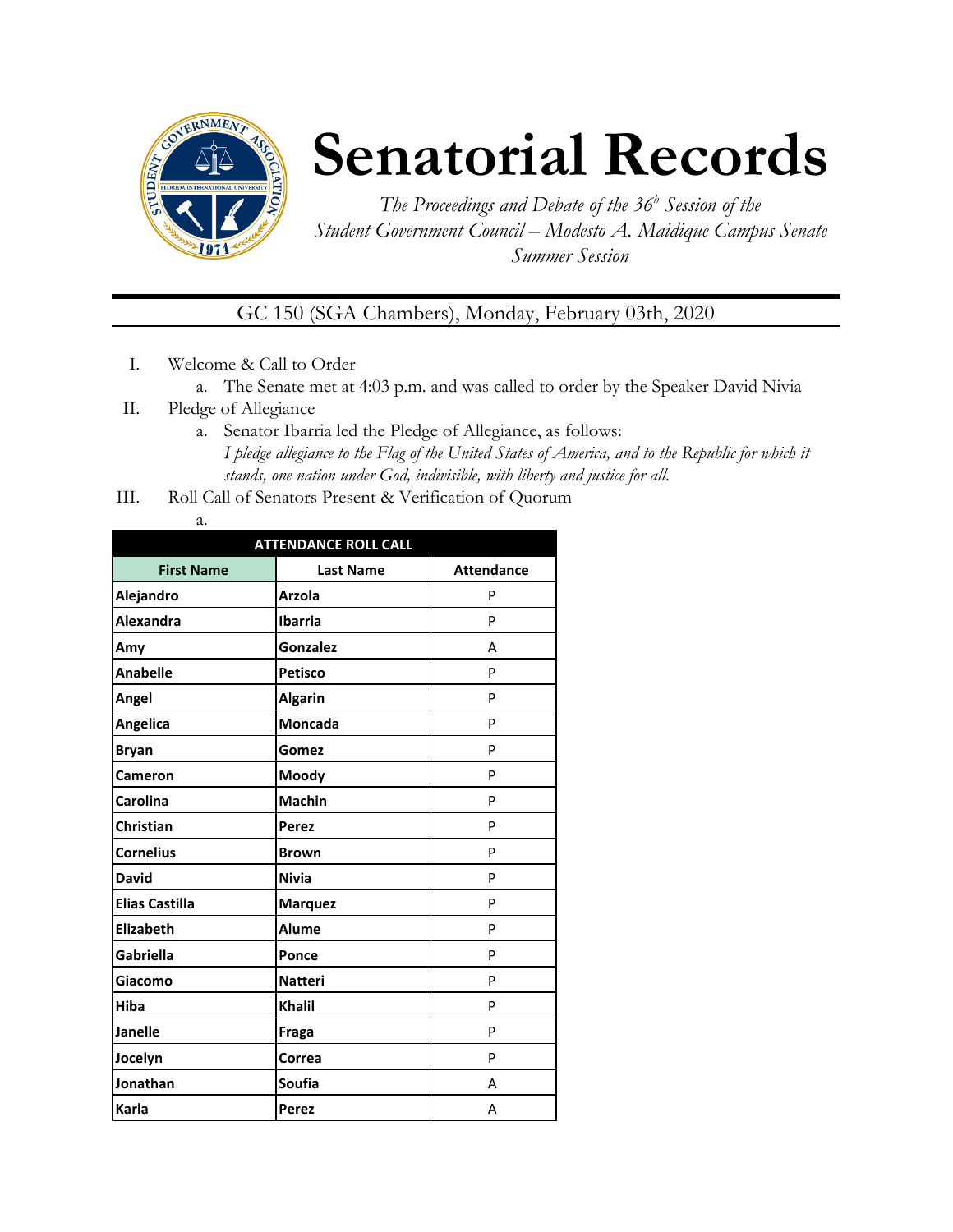| <b>Kiara</b>            | <b>Mohammad</b>  | P                  |
|-------------------------|------------------|--------------------|
| <b>Mallory</b>          | <b>Fortuno</b>   | P                  |
| <b>Marko</b>            | <b>Nikitovic</b> | P                  |
| Maryam                  | Rafieifar        | P                  |
| <b>Matthew</b>          | <b>Beck</b>      | P                  |
| Meena                   | <b>Mohan</b>     | P                  |
| <b>Michaela</b>         | <b>Mills</b>     | P                  |
| <b>Molly</b>            | <b>Schantz</b>   | P                  |
| <b>Rose</b>             | Ingraham         | P                  |
| Santiago                | <b>Arias</b>     | P                  |
| Serena Perpetual        | Correia          | P                  |
| Shahnwaz                | Rafi             | A                  |
| Van                     | Le               | P                  |
| <b>VACANT</b>           | <b>VACANT</b>    |                    |
| <b>VACANT</b>           | <b>VACANT</b>    |                    |
| <b>VACANT</b>           | <b>VACANT</b>    |                    |
| <b>VACANT</b>           | <b>VACANT</b>    |                    |
| <b>SENATE SEATS</b>     | 38               |                    |
| <b>VACANT SEATS</b>     | 4                | <b>QUORUM</b>      |
| <b>SENATORS PRESENT</b> | 30               | <b>ESTABLISHED</b> |
| <b>AMT FOR QUORUM</b>   | 17               |                    |

b. The roll was called and a quorum was verified with 30 Senators present.

- IV. Approval of the Minutes from January 27th, 2020
	- a. Senator Arias moves to approve the minutes from January 27th, 2020. Senator Ibarria seconds. Motion passes.
- V. Adoption of the Agenda
	- a. Senator Arias moves to adopt the agenda. Senator Ibarria seconds. Motion passes.

## VI. Invited Speakers

- a. Elections Commissioner Tatiana Aravelo
- b. Council Reports
	- i. Council for Student Organizations
		- 1. Club Fair for the Spring Semester with more than 300 students in attendance.
		- 2. Did workshop for special allocations
		- 3. Did in person training for the different positions
		- 4. Participated in the Blue and Gold Week
		- 5. We have our General Body meeting coming up
		- 6. Currently dealing with new organization registration
		- 7. Returned all returning organization registration.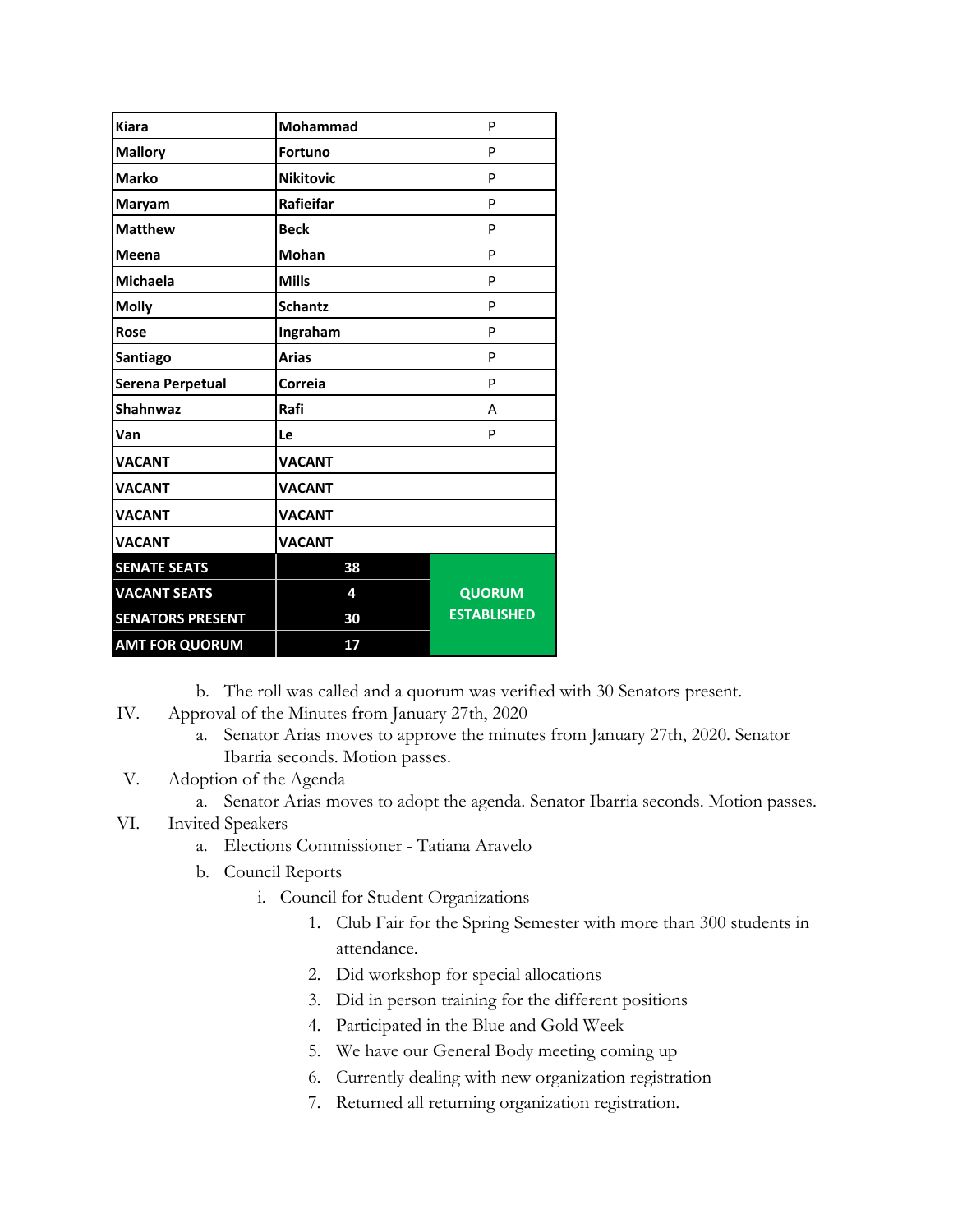- 8. Senator Arzola moves to close question and answer period. Senator Fraga seconds. Motion passes.
- ii. Multi-Faith Council
	- 1. Senator Arzola moves to table Item B II. Senator Fraga seconds. Motion passes.
- VII. Committee Reports
	- a. Finance Committee
		- i. We will be passing 3 legislations
		- ii. Ask Senators to reach out to their Senators and inform them about the Finance Committee and what we do.
		- iii. If you have any questions, please contact sgafinance  $@$  fiu.com
	- b. Rules, Legislation, and Judiciary Committee
		- i. Committee met today and approved 4 pieces of legislation
		- ii. We will be meeting tomorrow at 4:30pm
		- iii. If you have any questions, please contact sgarules@fiu.edu
	- c. Operational Review Committee
		- i. We currently don't have a Chair
		- ii. Model United Nation audit report is ready and we will present it to the next senate meeting.
			- 1. Senator Algarin moves to add Model UN audit report to Item A of unfinished business for next senate meeting agenda. Senator Schantz seconds. Motion passes.
		- iii. If you have any questions, please contact sgaorc $@$ fiu.edu
	- d. Internal Affairs Committee
		- i. Office Hours disclosure
		- ii. Don't forget about office hours and allowing locations, began checking already.
		- iii. If you have any questions, please contact sgainternal@fiu.edu
	- e. Student Advocacy Committee
		- i. We do not have a Chair
		- ii. No updates on SB3609- Veterans Council Updates
		- iii. If you have any questions, please contact sgaadvocacy@fiu.edu
	- f. Graduate and Professional Students Committee
		- i. No report
		- ii. If you have any questions, please contact GPSC@fiu.edu
- VIII. Executive Board Reports
	- a. Speaker of the Senate
		- i. Excuses need to be first sent to me and then to IA.
		- ii. Last day to fill vacant seats is Feb. 17
		- iii. New Senator Orientation will be Monday, February 10 at 9 AM.
		- iv. FIU DAY
		- v. Congress will be on Feb. 17, 2020
		- vi. SGA Activity
			- 1. Feb. 22nd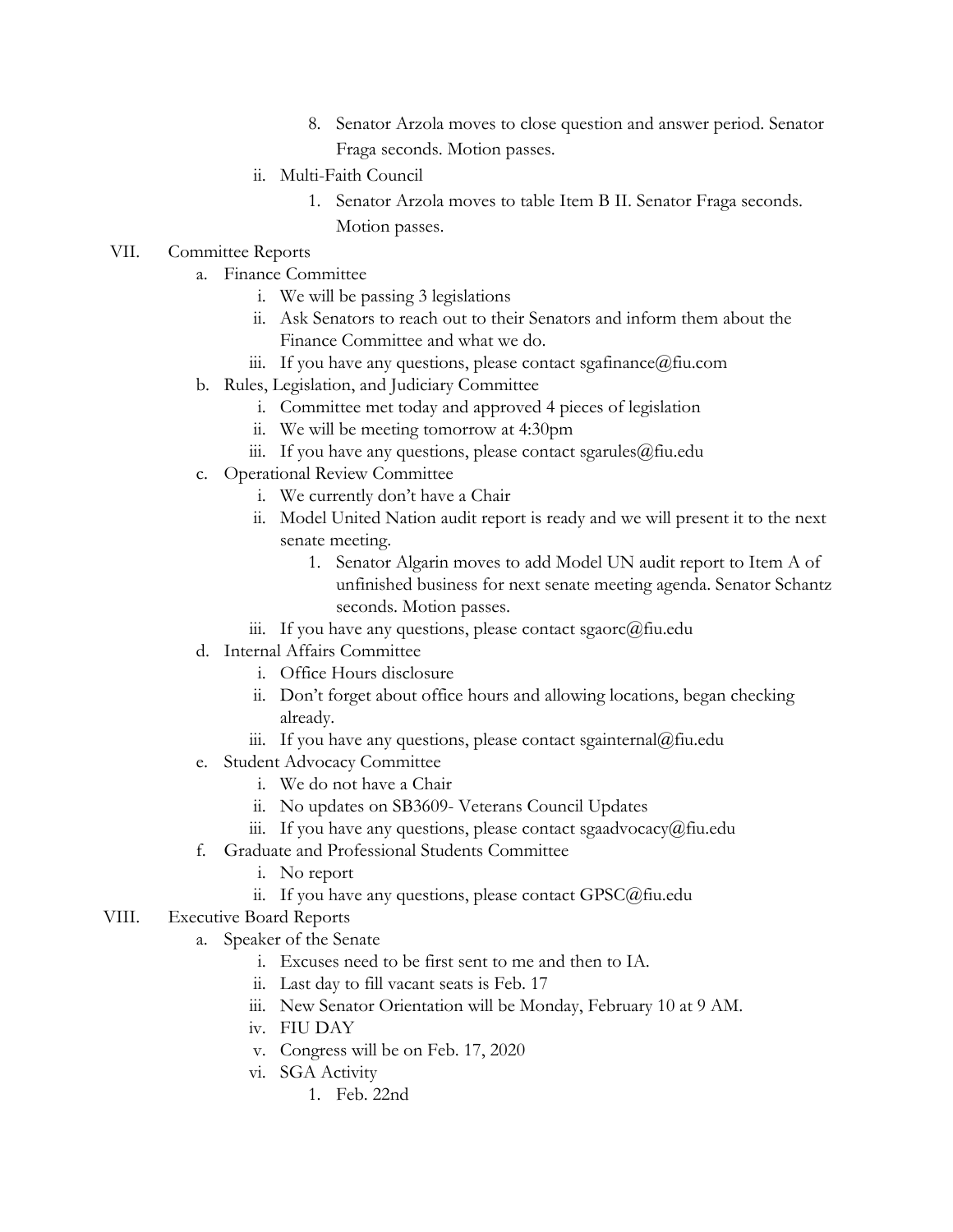- vii. Finance Committee
	- 1. Elizabeth Alume
	- 2. Chris Perez
	- 3. Carolina Machin
	- 4. Vacant
	- 5. Vacant
- viii. RLJC Committee
	- 1. Bryan Gomez
	- 2. Santiago Arias
	- 3. Rose Ingraham
	- 4. Elias Castilla
	- 5. Jocelyn Correa
- ix. ORC Committee
	- 1. Karla Perez
	- 2. Johnathan Soufia
	- 3. Molly Schantz
	- 4. Mallory Fortuno
	- 5. Gaby Ponce
	- 6. Matt Beck
	- 7. Serena Correia
- x. Internal Affairs Committee
	- 1. Alex Ibarria
	- 2. Alejandro Arzola
	- 3. Cameron Moody
	- 4. Giacomo Natteri
	- 5. Van Le
- xi. Student Advocacy Committee
	- 1. Janelle Fraga
	- 2. Anabelle Petisco
	- 3. Meena Mohan
	- 4. Cornelius Brown
	- 5. Amy Gonzalez
	- 6. Hiba Khalil
	- 7. Kiara Mohammed
- xii. GPSC
	- 1. Maryam Rafieifar
	- 2. Angelica Moncada
	- 3. Michaela Mills
	- 4. Shahnawaz Rafi
	- 5. Marko Nikitovic
	- 6. Angel Algarin
- xiii. WhatsApp Admin
- xiv. Contingency
	- 1. Feminine Hygiene Product
	- 2. SGA Fly-In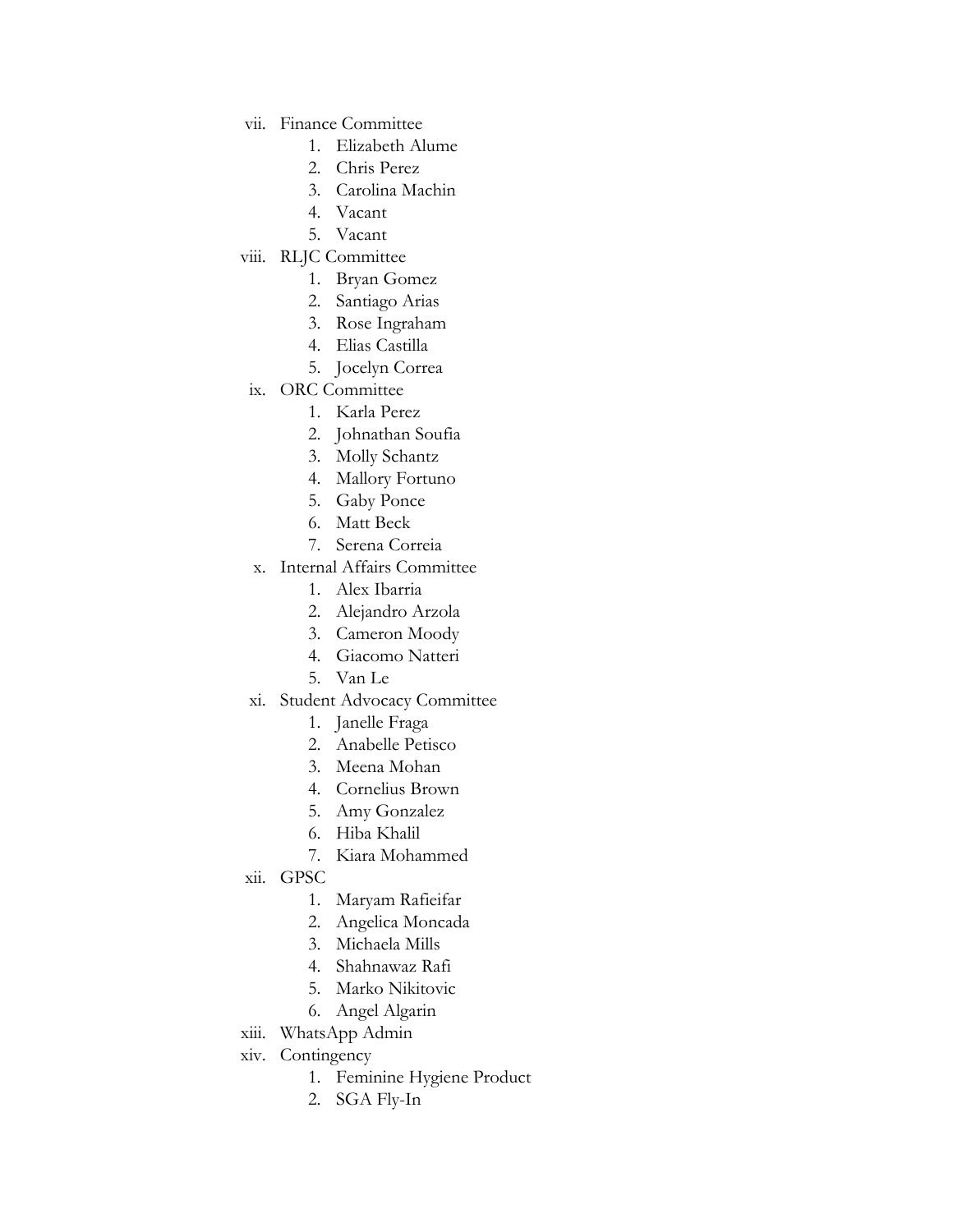- a. Planning on doing and SGA Fly-In in DC in April
- 3. Microwaves Allocation
- 4. Honors College
- xv. News
	- 1. Emergency U-Wide meeting
- xvi. MMC Specific Hearings
	- 1. Legislative Line Item
		- a. Increase it to \$100,000
	- 2. Finance Line Item
		- a. Increase it \$100,000

Senator Gomez moves to have a 5 minute discussion. Senator Brown seconds. Motion passes. Senator Gomez moves to extend the discussion period by 5 minutes. Senator Fraga seconds. Motion passes.

3. Preliminary Vote

**VOTE ON First Name Last Name Attendance Vote Reason** Alejandro | Arzola | P | N Alexandra Ibarria 1 P N Amy Gonzalez A Anabelle Petisco | P Y Angel | Algarin | P | Y Angelica Moncada Bryan | Gomez | P | Y Cameron Moody P N Carolina | Machin | P | N Christian Perez I P Y Cornelius Brown | P Y David | Nivia | P | Y Elias Castilla Marquez | P | Y Elizabeth Alume I P Y Gabriella Ponce I P N Giacomo Natteri P Y Hiba Khalil P Y Janelle Fraga P Y Jocelyn | Correa | P | Y Jonathan Soufia A Karla Perez A Kiara | Mohammad | P | Y Mallory Fortuno | P | Y

a.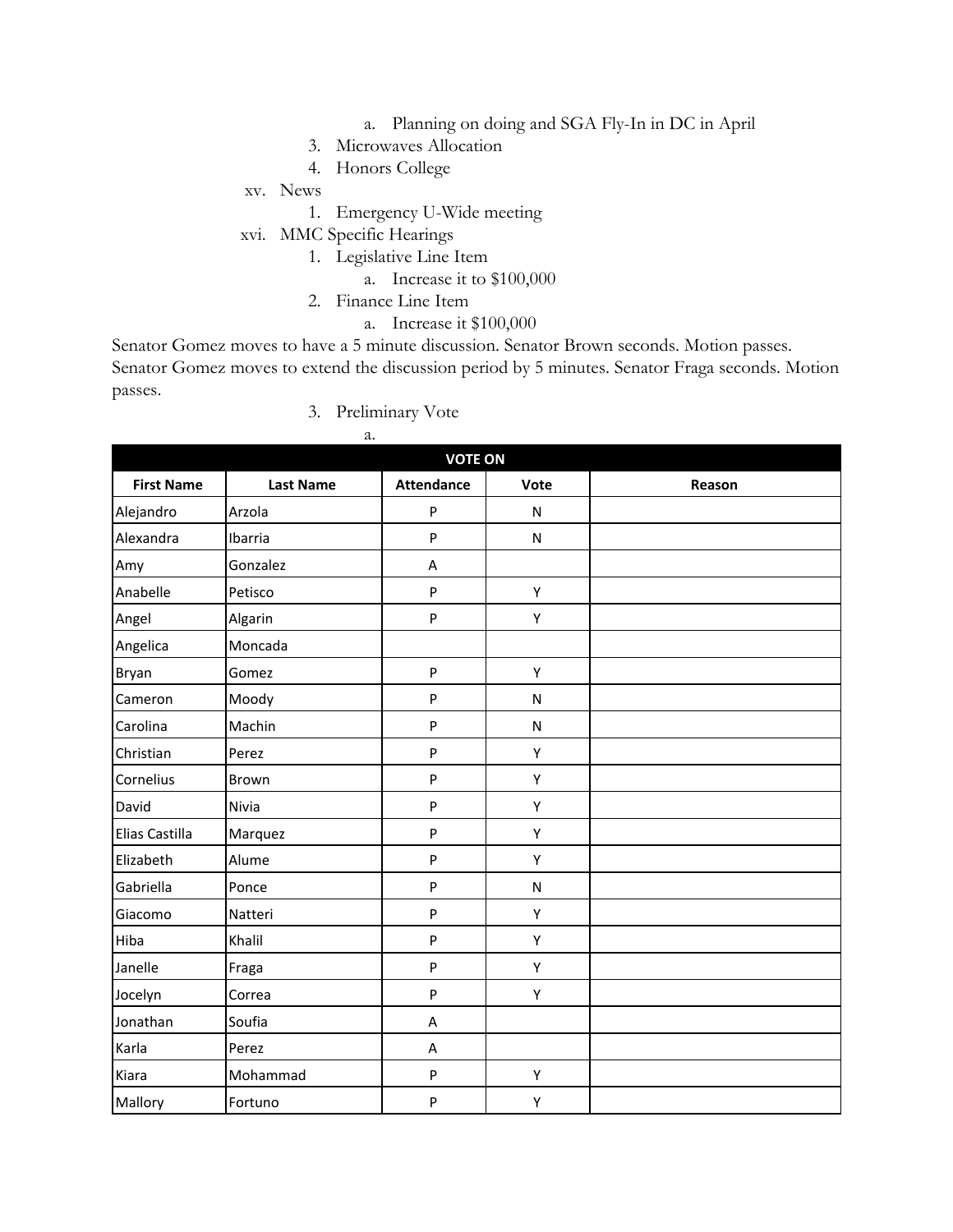| P<br>P<br>P<br>P<br>P<br>P<br>P | Υ<br>Υ<br>Υ<br>N<br>Υ<br>Y<br>Υ |             |
|---------------------------------|---------------------------------|-------------|
|                                 |                                 |             |
|                                 |                                 |             |
|                                 |                                 |             |
|                                 |                                 |             |
|                                 |                                 |             |
|                                 |                                 |             |
|                                 |                                 |             |
|                                 |                                 |             |
| P                               | Υ                               |             |
| A                               |                                 |             |
| P                               | Υ                               |             |
|                                 |                                 |             |
|                                 |                                 |             |
|                                 |                                 |             |
|                                 |                                 |             |
| YAY                             | 22                              |             |
| <b>NAY</b>                      | 8                               | <b>PASS</b> |
| <b>ABSTAIN</b>                  | $\mathbf 0$                     |             |
|                                 | <b>QUORUM ESTABLISHED</b>       |             |

b. Preliminary vote of 22-8-0

xvii. If you have any questions, please email sgaspeaker@fiu.edu

- b. Speaker Pro Tempore
	- i. No report
	- ii. If you have any questions, please email sgaprotemp@fiu.edu
- c. President Rosell
	- i. FIU Day
	- ii. If you have any questions, please email sgapres@fiu.edu
- d. Vice President Ojeda
	- i. Woking on Recharge
		- 1. Meeting with Chartwells this week to solidify the dates.
	- ii. If you have any questions, please email sgavp $@$ fiu.edu

*Point of Personal Privilege for Senator Arzola at 5:04pm; Returned at 5:06pm*

- e. Comptroller
	- i. We had our MMC Specific budget hearings today
	- ii. Next week we will have deliberations
	- iii. My appointed deputy comptroller is up for confirmation today

iv. If you have any questions, please email sgacomptrol@fiu.edu

*Point of Personal Privilege for Comptroller Natteri at 5:06pm; Returned at 5:11pm*

- f. Chief Justice
	- i. If you have any questions, please email  $sgaiud@final$
- IX. Special Orders
	- a. There were none.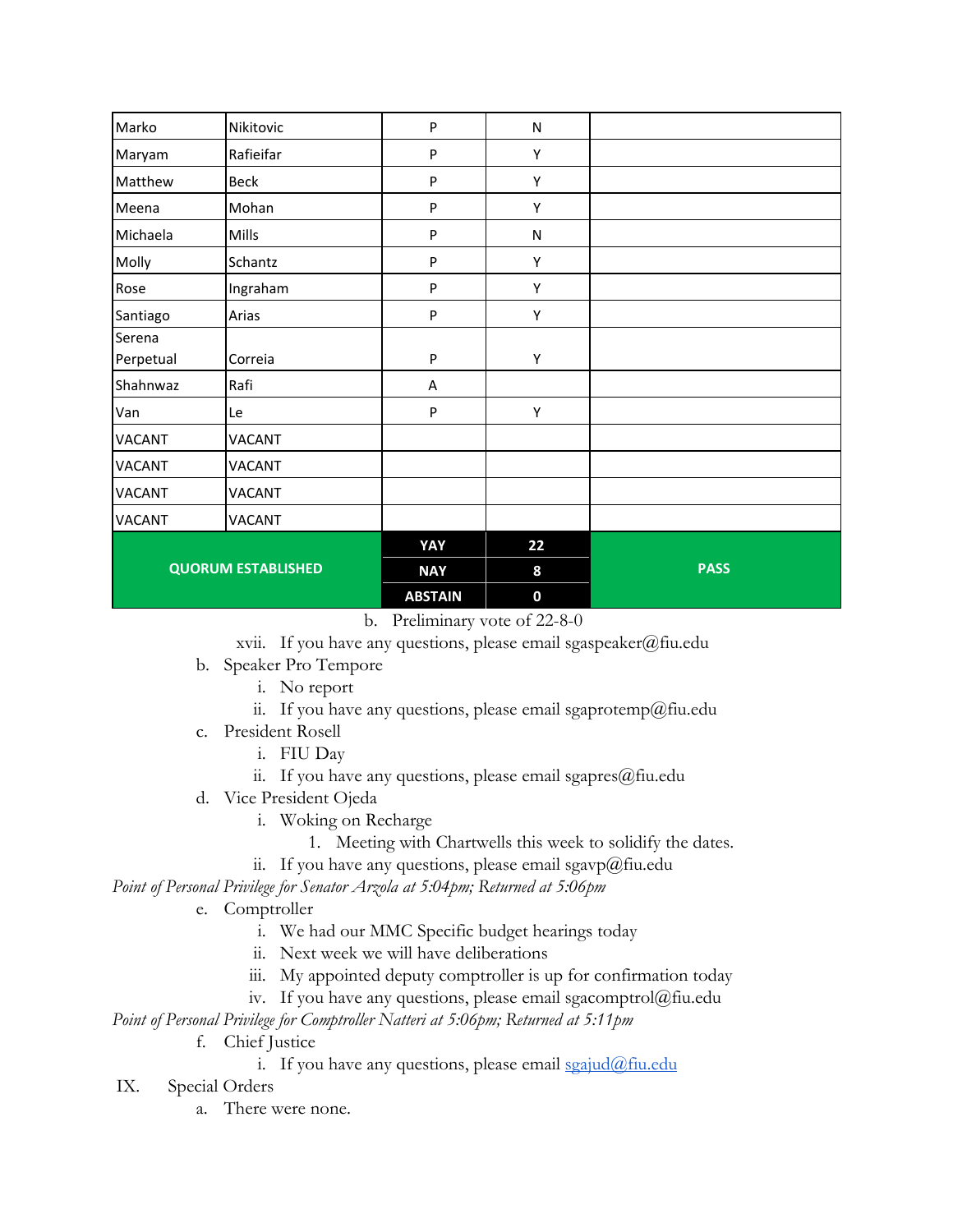- X. Vetoed Legislation
	- a. There were none.
- XI. Second Readings
	- a. There were none.
- XII. Unfinished Business
	- a. ORC MUN Audit (tabled for next senate meeting)

Senator Fraga moves to have SA3622 as Item C. Senator Gomez seconds. Motion passes.

- b. SA3620 -Appropriation To Fund The Lighting Up Campus Kickoff
	- i. Senator Arzola moves to bypass 2nd reading. Senator Algarin seconds. Motion passes
	- ii. Senator Arzola moves to go into voting procedure. Senator Algarin seconds. Motion passes.

| <b>VOTE ON</b>    |                  |                   |      |        |
|-------------------|------------------|-------------------|------|--------|
| <b>First Name</b> | <b>Last Name</b> | <b>Attendance</b> | Vote | Reason |
| Alejandro         | Arzola           | P                 | Υ    |        |
| Alexandra         | Ibarria          | P                 | Υ    |        |
| Amy               | Gonzalez         | A                 |      |        |
| Anabelle          | Petisco          | P                 | Υ    |        |
| Angel             | Algarin          | P                 | Υ    |        |
| Angelica          | Moncada          |                   |      |        |
| Bryan             | Gomez            | P                 | Υ    |        |
| Cameron           | Moody            | P                 | Υ    |        |
| Carolina          | Machin           | P                 | Υ    |        |
| Christian         | Perez            | P                 | Υ    |        |
| Cornelius         | Brown            | P                 | Υ    |        |
| David             | Nivia            | P                 | Υ    |        |
| Elias Castilla    | Marquez          | P                 | Υ    |        |
| Elizabeth         | Alume            | P                 | Υ    |        |
| Gabriella         | Ponce            | P                 | Υ    |        |
| Giacomo           | Natteri          | P                 | Υ    |        |
| Hiba              | Khalil           | P                 | Υ    |        |
| Janelle           | Fraga            | P                 | Υ    |        |
| Jocelyn           | Correa           | P                 | Υ    |        |
| Jonathan          | Soufia           | A                 |      |        |
| Karla             | Perez            | A                 |      |        |
| Kiara             | Mohammad         | P                 | Υ    |        |
| Mallory           | Fortuno          | P                 | Υ    |        |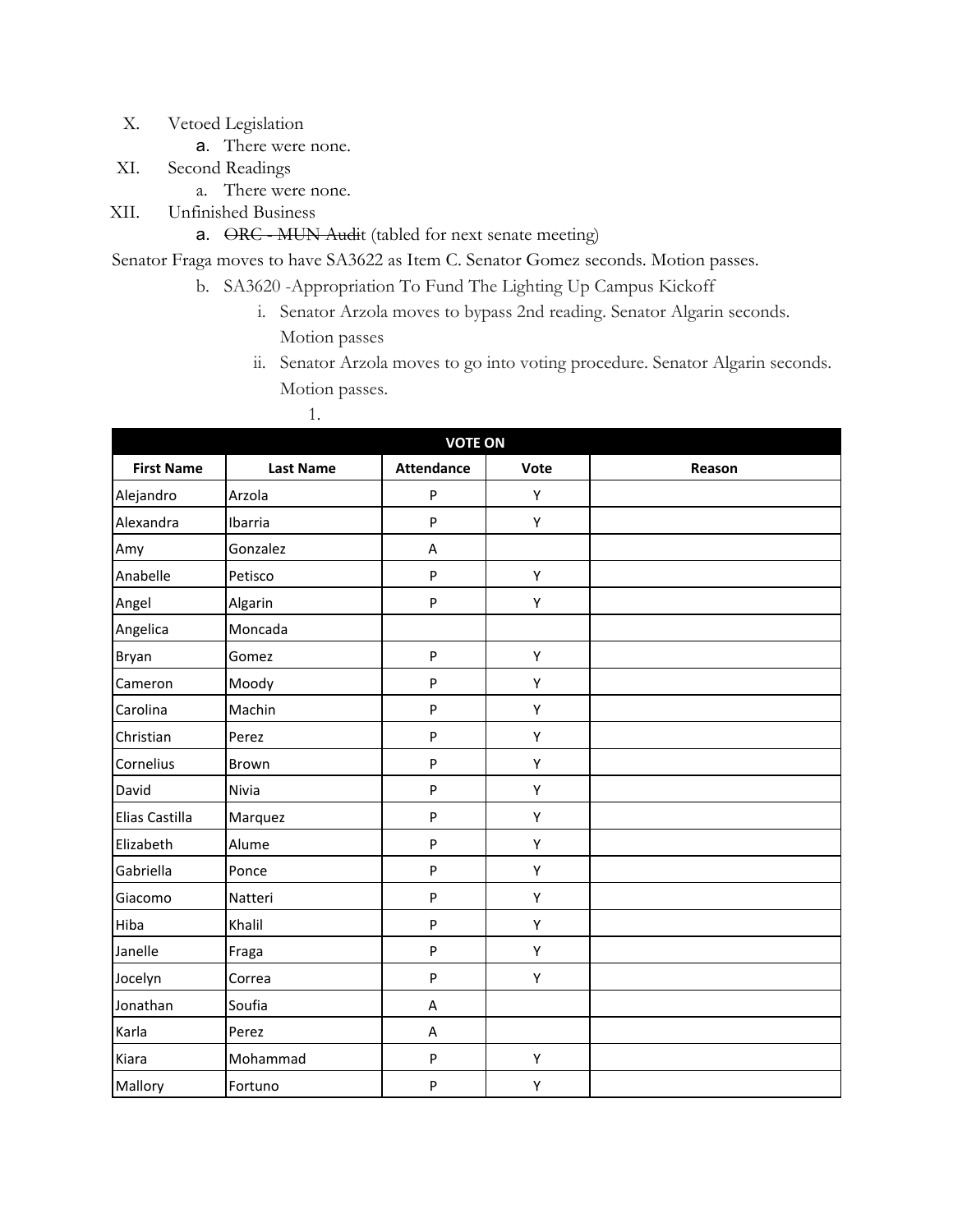| Marko                     | Nikitovic     | P              | Υ           |             |
|---------------------------|---------------|----------------|-------------|-------------|
| Maryam                    | Rafieifar     | P              | Υ           |             |
| Matthew                   | <b>Beck</b>   | P              | Υ           |             |
| Meena                     | Mohan         | P              | Υ           |             |
| Michaela                  | Mills         | P              | Υ           |             |
| Molly                     | Schantz       | P              | Υ           |             |
| Rose                      | Ingraham      | P              | Y           |             |
| Santiago                  | Arias         | P              | Υ           |             |
| Serena<br>Perpetual       | Correia       | P              | Υ           |             |
| Shahnwaz                  | Rafi          | Α              |             |             |
| Van                       | Le            | P              | Υ           |             |
| <b>VACANT</b>             | <b>VACANT</b> |                |             |             |
| <b>VACANT</b>             | <b>VACANT</b> |                |             |             |
| <b>VACANT</b>             | <b>VACANT</b> |                |             |             |
| <b>VACANT</b>             | <b>VACANT</b> |                |             |             |
|                           |               | YAY            | 30          |             |
| <b>QUORUM ESTABLISHED</b> |               | <b>NAY</b>     | $\mathbf 0$ | <b>PASS</b> |
|                           |               | <b>ABSTAIN</b> | $\bf{0}$    |             |

2. Passed with 30-0-0

- c. SA3622 Case Alumni Showcase
	- i. Senator Arzola moves to bypass 2nd reading. Senator Castilla seconds. Motion passes.
	- ii. Senator Castilla moves to go into voting procedure. Senator Gomez seconds. Motion passes.

| <b>VOTE ON</b>    |                  |                   |      |        |
|-------------------|------------------|-------------------|------|--------|
| <b>First Name</b> | <b>Last Name</b> | <b>Attendance</b> | Vote | Reason |
| Alejandro         | Arzola           | P                 | Υ    |        |
| Alexandra         | Ibarria          | P                 | Υ    |        |
| Amy               | Gonzalez         | A                 |      |        |
| Anabelle          | Petisco          | P                 | Υ    |        |
| Angel             | Algarin          | P                 | Υ    |        |
| Angelica          | Moncada          |                   |      |        |
| Bryan             | Gomez            | P                 | Υ    |        |
| Cameron           | Moody            | P                 | Υ    |        |
| Carolina          | Machin           | P                 | Υ    |        |
| Christian         | Perez            | P                 | Υ    |        |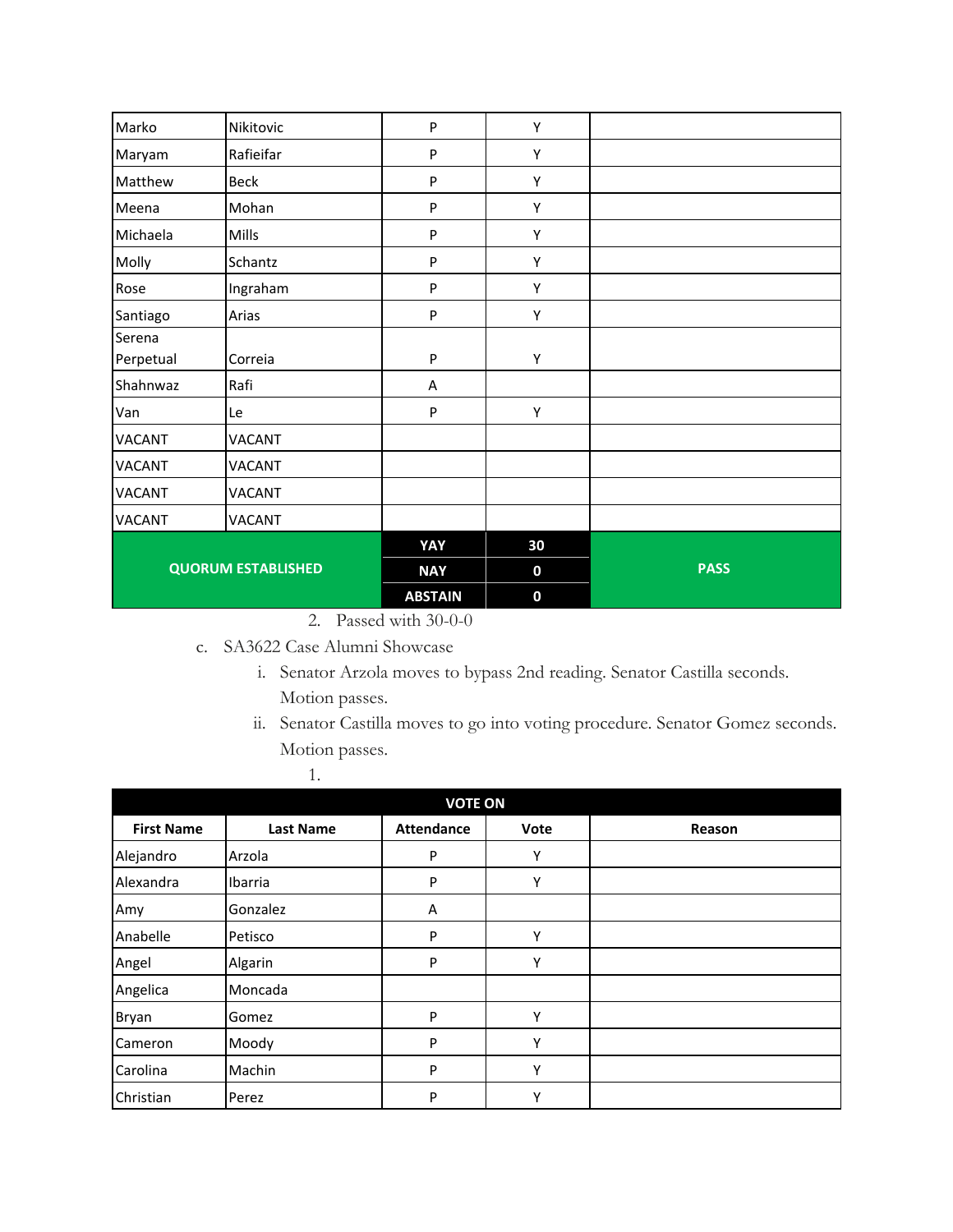| Brown                     | P               | Υ                                 |             |
|---------------------------|-----------------|-----------------------------------|-------------|
| Nivia                     | P               | Υ                                 |             |
| Marquez                   | P               | Υ                                 |             |
| Alume                     | P               | Υ                                 |             |
| Ponce                     | P               | Υ                                 |             |
| Natteri                   | P               | Υ                                 |             |
| Khalil                    | P               | Υ                                 |             |
| Fraga                     | P               | Υ                                 |             |
| Correa                    | P               | Υ                                 |             |
| Soufia                    | $\mathsf A$     |                                   |             |
| Perez                     | A               |                                   |             |
| Mohammad                  | P               | Υ                                 |             |
| Fortuno                   | P               | Υ                                 |             |
| Nikitovic                 | P               | Υ                                 |             |
| Rafieifar                 | P               | Υ                                 |             |
| <b>Beck</b>               | P               | Υ                                 |             |
| Mohan                     | P               | Υ                                 |             |
| Mills                     | P               | Υ                                 |             |
| Schantz                   | P               | Υ                                 |             |
| Ingraham                  | P               | Υ                                 |             |
| Arias                     | P               | Y                                 |             |
|                           | P               |                                   |             |
|                           |                 |                                   |             |
| Le                        | P               | Υ                                 |             |
| <b>VACANT</b>             |                 |                                   |             |
| <b>VACANT</b>             |                 |                                   |             |
| VACANT                    |                 |                                   |             |
| <b>VACANT</b>             |                 |                                   |             |
|                           | YAY             | 30                                |             |
| <b>QUORUM ESTABLISHED</b> |                 | $\pmb{0}$                         | <b>PASS</b> |
|                           |                 | $\bf{0}$                          |             |
|                           | Correia<br>Rafi | A<br><b>NAY</b><br><b>ABSTAIN</b> | Υ           |

2. Passed with 30-0-0

*Point of Personal Privilege for Senator Castilla at 5:19pm; Returned at 5:22pm*

*Point of Personal Privilege for Senator Gomez t 5:19pm; Returned at 5:22pm*

Senator Algarin moves to skip SGA MMC emoluments and go into next order of business. Senator Arzola seconds. Motion passes.

d. SGA MMC Emoluments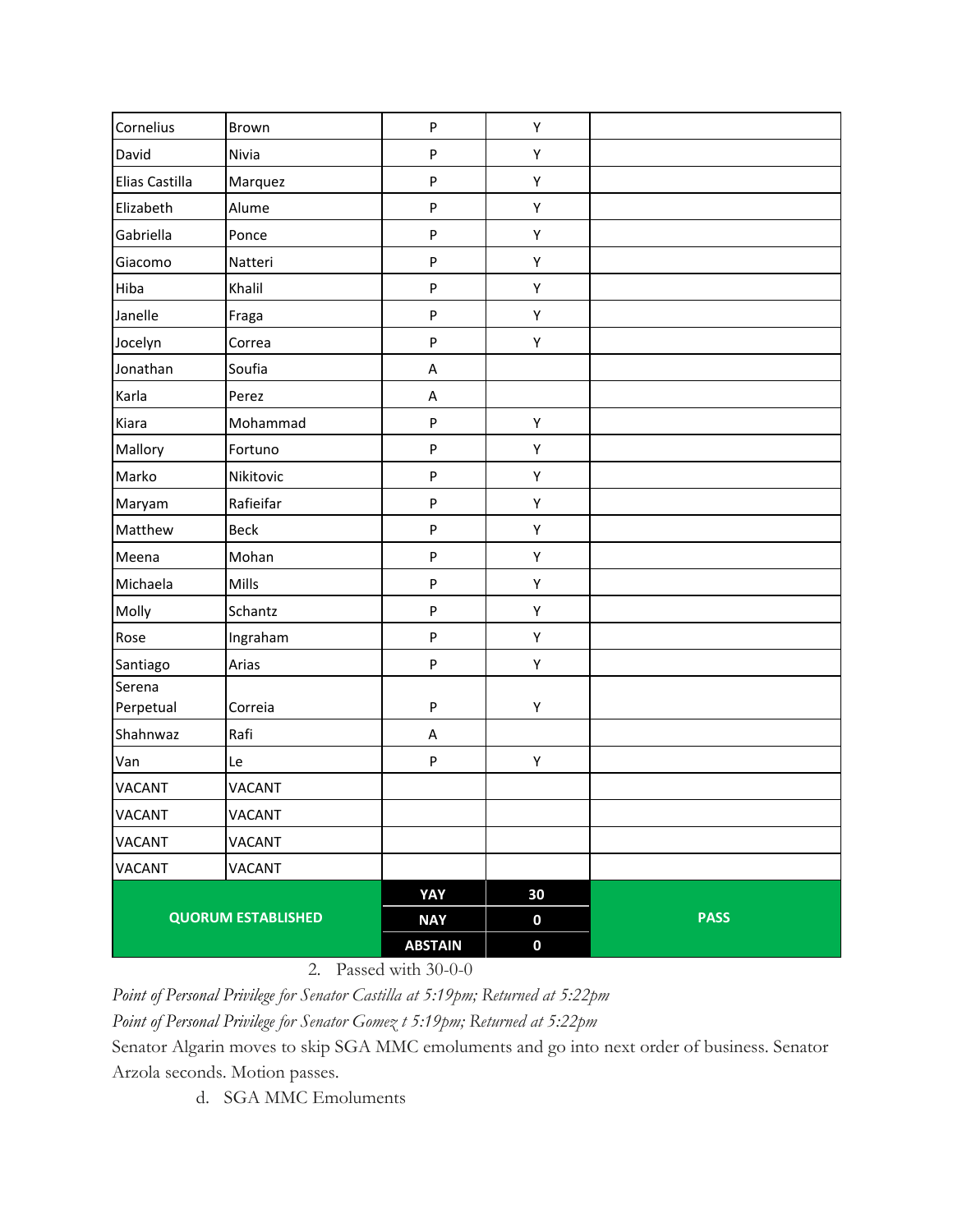i. Senator Castilla moves to go into voting procedure. Senator Machin seconds. Motion passes.

| <b>VOTE ON</b>      |                  |                   |           |        |  |
|---------------------|------------------|-------------------|-----------|--------|--|
| <b>First Name</b>   | <b>Last Name</b> | <b>Attendance</b> | Vote      | Reason |  |
| Alejandro           | Arzola           | P                 | Υ         |        |  |
| Alexandra           | Ibarria          | P                 | Υ         |        |  |
| Amy                 | Gonzalez         | Α                 |           |        |  |
| Anabelle            | Petisco          | P                 | Υ         |        |  |
| Angel               | Algarin          | P                 | Υ         |        |  |
| Angelica            | Moncada          |                   |           |        |  |
| Bryan               | Gomez            | $\mathsf{P}$      | Υ         |        |  |
| Cameron             | Moody            | P                 | Υ         |        |  |
| Carolina            | Machin           | P                 | Υ         |        |  |
| Christian           | Perez            | P                 | Υ         |        |  |
| Cornelius           | Brown            | P                 | Υ         |        |  |
| David               | Nivia            | P                 | Υ         |        |  |
| Elias Castilla      | Marquez          | P                 | Υ         |        |  |
| Elizabeth           | Alume            | P                 | Υ         |        |  |
| Gabriella           | Ponce            | P                 | Υ         |        |  |
| Giacomo             | Natteri          | P                 | Υ         |        |  |
| Hiba                | Khalil           | P                 | Υ         |        |  |
| Janelle             | Fraga            | P                 | Υ         |        |  |
| Jocelyn             | Correa           | P                 | Υ         |        |  |
| Jonathan            | Soufia           | Α                 |           |        |  |
| Karla               | Perez            | Α                 |           |        |  |
| Kiara               | Mohammad         | $\mathsf{P}$      | Υ         |        |  |
| Mallory             | Fortuno          | P                 | Υ         |        |  |
| Marko               | Nikitovic        | P                 | Υ         |        |  |
| Maryam              | Rafieifar        | P                 | Υ         |        |  |
| Matthew             | Beck             | P                 | Y         |        |  |
| Meena               | Mohan            | P                 | Υ         |        |  |
| Michaela            | Mills            | P                 | Υ         |        |  |
| Molly               | Schantz          | P                 | Υ         |        |  |
| Rose                | Ingraham         | ${\sf P}$         | ${\sf N}$ |        |  |
| Santiago            | Arias            | P                 | Y         |        |  |
| Serena<br>Perpetual | Correia          | ${\sf P}$         | Y         |        |  |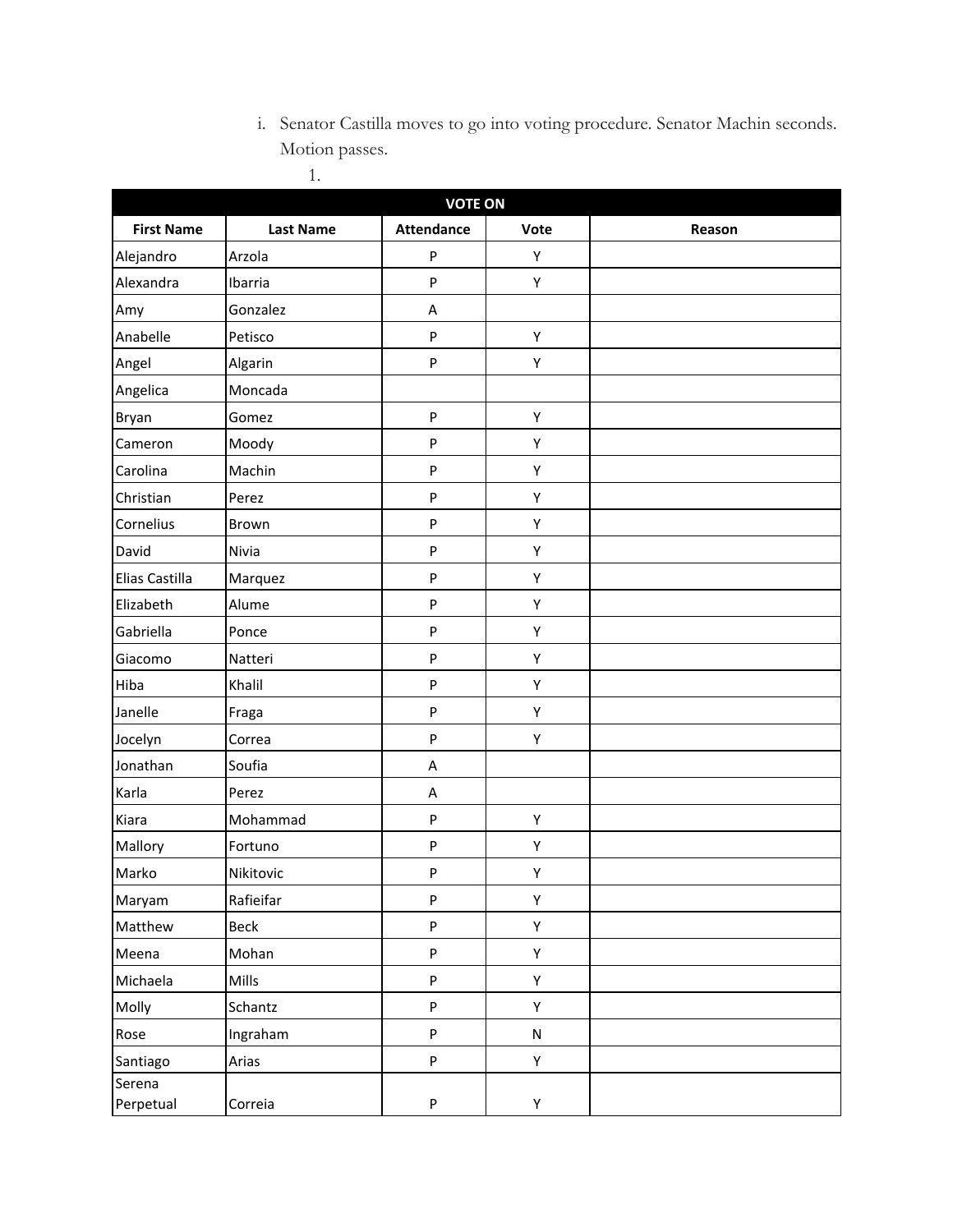| Shahnwaz                  | Rafi          | Α              |             |             |
|---------------------------|---------------|----------------|-------------|-------------|
| Van                       | Le            | P              | v           |             |
| <b>VACANT</b>             | <b>VACANT</b> |                |             |             |
| <b>VACANT</b>             | <b>VACANT</b> |                |             |             |
| <b>VACANT</b>             | <b>VACANT</b> |                |             |             |
| <b>VACANT</b>             | <b>VACANT</b> |                |             |             |
|                           |               | YAY            | 29          |             |
| <b>QUORUM ESTABLISHED</b> |               | <b>NAY</b>     | 1           | <b>PASS</b> |
|                           |               | <b>ABSTAIN</b> | $\mathbf 0$ |             |

2. Passed with 29-1-0

- e. New Senator's Oath
	- i. "I, (Officer's Full Name) do solemnly swear (or affirm) that I will support the Constitution of the United States, the constitution and the laws of the state of Florida, the Constitution and the laws of the Student Government Association of Florida International University, and that I will bear true faith and allegiance to the same; that I take this obligation freely, without any mental reservation or purpose of evasion; and that I will well and faithfully discharge the duties of the office on which I am about to enter, to the best of my ability, so help me God (or on pain of impeachment).

## f. ORC Chair

- i. Senator Arzola moves to open the floor for nominations for ORC Chair. Senator Ibarria seconds. Motion passes.
	- 1. Senator Arzola nominates Senator Schantz. Senator Schantz accepts.

Senator Beck moves to table nominations for next week. Senator Ibarria seconds. Motion passes.

- g. Student Advocacy Chair
	- i. Senator Ibarria moves to open the floor for nominations for Student Advocacy Chair. Senator Brown seconds. Motion passes.
		- 1. Senator Nivia nominates Senator Fraga. Senator Fraga accepts.
		- 2. Senator Ibarria moves to close the floor for nominations. Senator Arzola seconds. Motion passes.
	- ii. Janelle Fraga
		- 1. Presentation
		- 2. Question and Answer Period
			- a. Senator Algarin moves to close question and answer period. Senator Ibarria seconds. Motion passes.
		- 3. Senator Algarin moves to vote by unanimous consent. Senator Arias seconds. Motion passes.
			- a. Senator Fraga confirmed as Student Advocacy Chair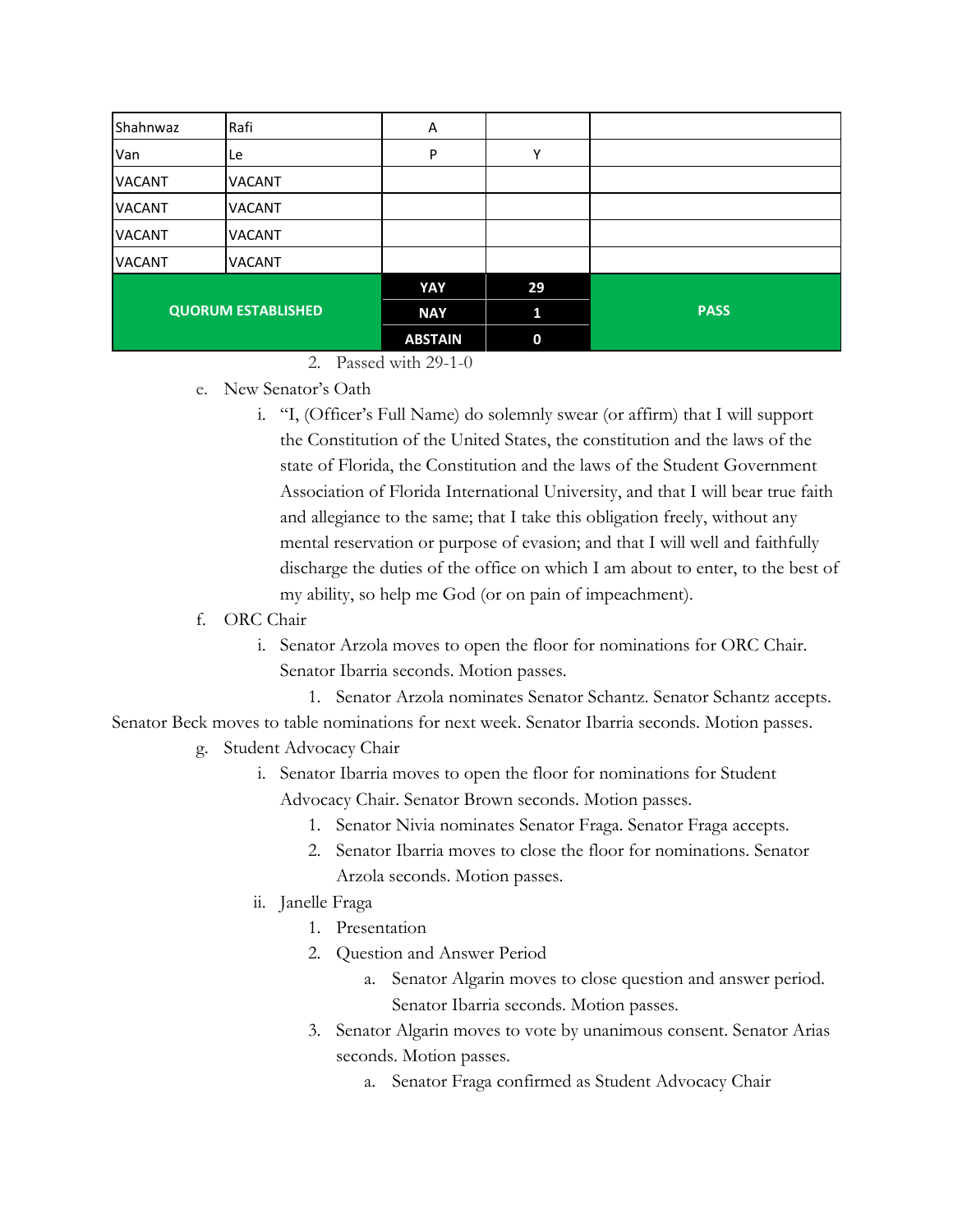Senator Gomez moves to add SR3620 to new business. Senator Brown seconds. Motion passes.

- h. Finance Seat #1
	- i. Senator Gomez moves to open the floor for nominations. Senator Fraga seconds. Motion passes.
	- ii. Speaker Nivia nominates Senator Correia. Senator Correia accepts.
	- iii. Senator Gomez moves to close the floor for nominations. Senator Ibarria seconds. Motion passes.
	- iv. Serena Correia
		- 1. Presentation

a.

- 2. Question and Answer Period
	- a. Castilla moves to close question and answer period. Senator Fraga seconds. Motion passes.
- 3. Senator Arzola moves to reopen question and answer period. Senator Brown seconds. Motion passes.
- 4. Senator Gomez moves to close question and answer period. Senator Castilla seconds. Motion passes
- 5. Senator Gomez moves to go into voting procedure. Senator Fraga seconds. Motion passes.

| <b>VOTE ON</b>    |                  |                   |      |        |  |
|-------------------|------------------|-------------------|------|--------|--|
| <b>First Name</b> | <b>Last Name</b> | <b>Attendance</b> | Vote | Reason |  |
| Alejandro         | Arzola           | P                 | N    |        |  |
| Alexandra         | Ibarria          | P                 | Y    |        |  |
| Amy               | Gonzalez         | A                 |      |        |  |
| Anabelle          | Petisco          | P                 | Υ    |        |  |
| Angel             | Algarin          | P                 | N    |        |  |
| Angelica          | Moncada          |                   |      |        |  |
| Bryan             | Gomez            | P                 | Υ    |        |  |
| Cameron           | Moody            | P                 | Y    |        |  |
| Carolina          | Machin           | P                 | Υ    |        |  |
| Christian         | Perez            | P                 | Υ    |        |  |
| Cornelius         | Brown            | P                 | Y    |        |  |
| David             | Nivia            | P                 | Υ    |        |  |
| Elias Castilla    | Marquez          | P                 | Y    |        |  |
| Elizabeth         | Alume            | P                 | N    |        |  |
| Gabriella         | Ponce            | P                 | Υ    |        |  |
| Giacomo           | Natteri          | P                 | Υ    |        |  |
| Hiba              | Khalil           | P                 | N    |        |  |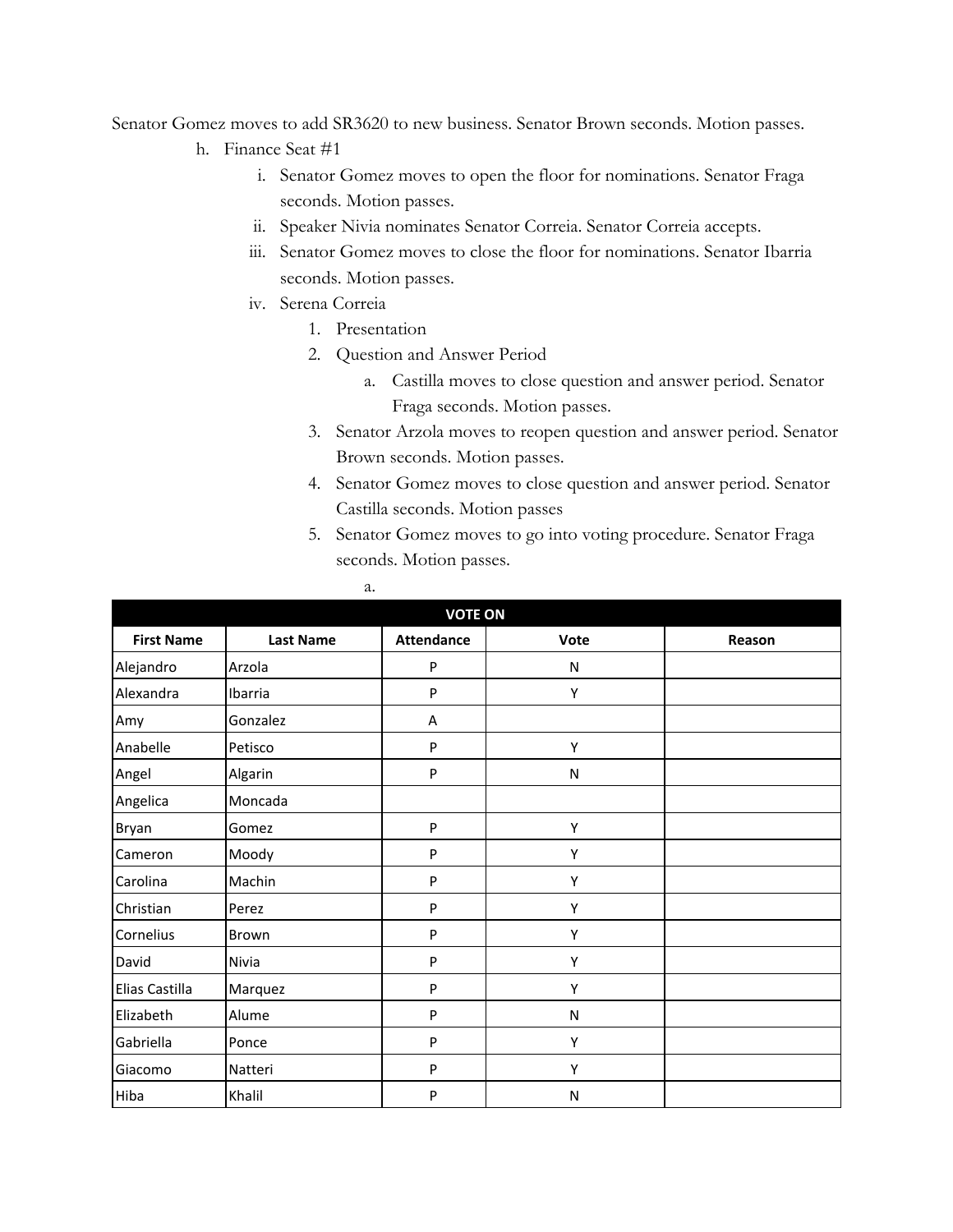| Janelle                   | Fraga         | P              | Υ           |             |
|---------------------------|---------------|----------------|-------------|-------------|
| Jocelyn                   | Correa        | P              | ${\sf N}$   |             |
| Jonathan                  | Soufia        | A              |             |             |
| Karla                     | Perez         | A              |             |             |
| Kiara                     | Mohammad      | P              | Υ           |             |
| Mallory                   | Fortuno       | P              | ${\sf N}$   |             |
| Marko                     | Nikitovic     | P              | Υ           |             |
| Maryam                    | Rafieifar     | P              | ${\sf N}$   |             |
| Matthew                   | <b>Beck</b>   | P              | Υ           |             |
| Meena                     | Mohan         | P              | Υ           |             |
| Michaela                  | Mills         | P              | Υ           |             |
| Molly                     | Schantz       | P              | ${\sf N}$   |             |
| Rose                      | Ingraham      | P              | ${\sf N}$   |             |
| Santiago                  | Arias         | P              | ${\sf N}$   |             |
| Serena<br>Perpetual       | Correia       | P              |             |             |
| Shahnwaz                  | Rafi          | A              |             |             |
| Van                       | Le            | P              | Υ           |             |
| <b>VACANT</b>             | <b>VACANT</b> |                |             |             |
| VACANT                    | <b>VACANT</b> |                |             |             |
| <b>VACANT</b>             | <b>VACANT</b> |                |             |             |
| <b>VACANT</b>             | <b>VACANT</b> |                |             |             |
|                           |               | YAY            | 19          |             |
| <b>QUORUM ESTABLISHED</b> |               | <b>NAY</b>     | 10          | <b>PASS</b> |
|                           |               | <b>ABSTAIN</b> | $\mathbf 0$ |             |

- b. Confirmed with 19-10-0
- i. Finance Seat #2
	- i. Senator Arzola moves to open the floor for nominations for Finance Seat #2. Senator Petisco seconds. Motion passes.
		- 1. Senator Gomez moves to nominate Senator Mohan. Senator Mohan accepts.
		- 2. Senator Arzola nominates himself.
		- 3. Senator Alume moves to close the floor for nominations. Senator Ingraham seconds.
	- ii. Alejandro Arzola
		- 1. Presentation
		- 2. Questions and Answer Period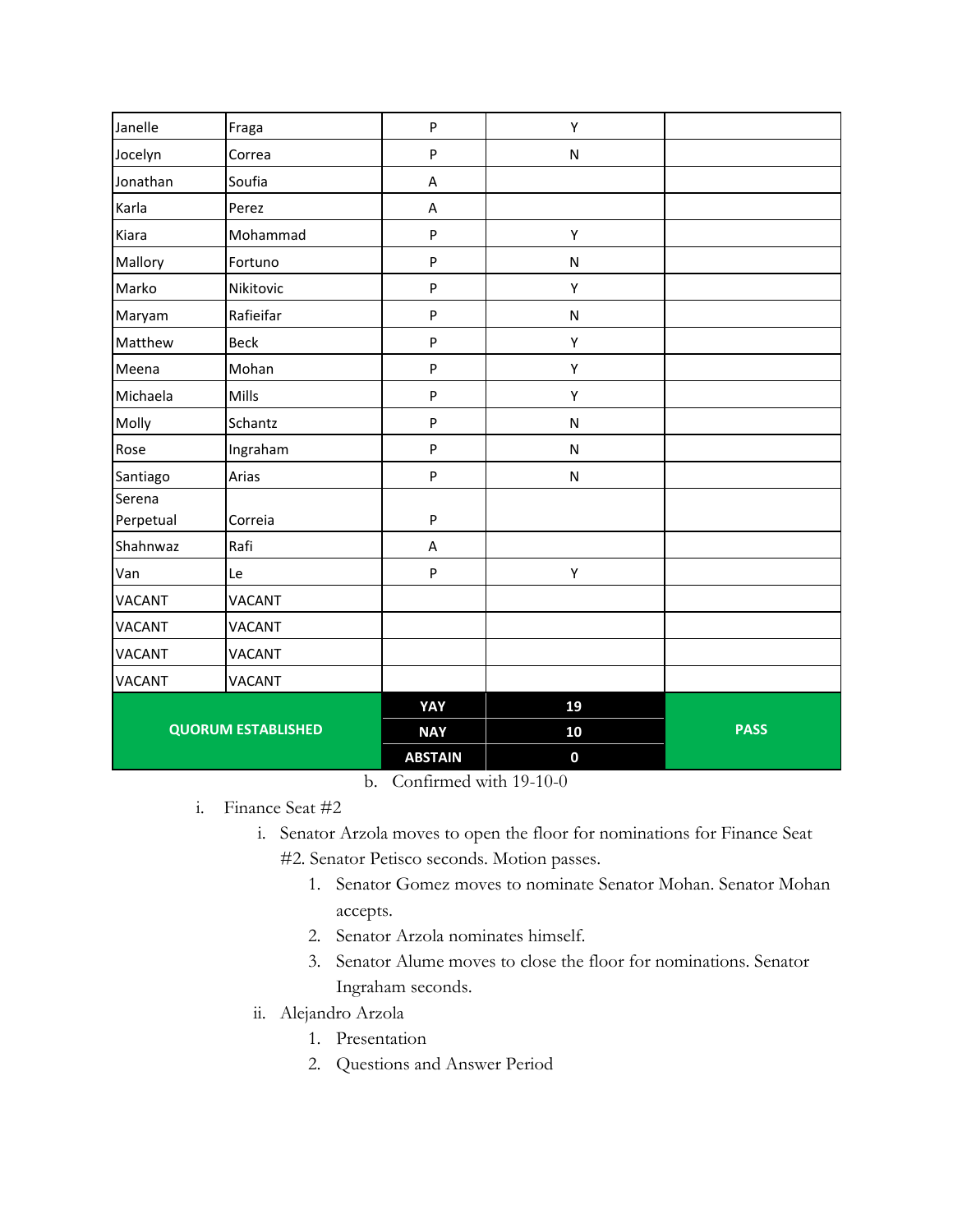a. Senator Castilla moves to extend the question and answer period by 1 minute. Senator Ingraham seconds. Motion fails.

### iii. Meena Mohan

- 1. Presentation
- 2. Questions and Answer Period
	- a. Senator Algarin moves to close question and answer period. Senator Ingraham seconds. Motion passes.
- iv. Senator Algarin moves to go into voting procedure. Senator Castilla seconds. Motion passes.

|                |             | <b>Attendance</b> | Vote           |
|----------------|-------------|-------------------|----------------|
| Alejandro      | Arzola      | P                 |                |
| Alexandra      | Ibarria     | P                 | Alejandro      |
| Amy            | Gonzalez    | A                 |                |
| Anabelle       | Petisco     | P                 | Meena          |
| Angel          | Algarin     | P                 | <b>ABSTAIN</b> |
| Angelica       | Moncada     | P                 | Alejandro      |
| Bryan          | Gomez       | P                 | <b>ABSTAIN</b> |
| Cameron        | Moody       | P                 | Alejandro      |
| Carolina       | Machin      | P                 | Alejandro      |
| Christian      | Perez       | P                 | Alejandro      |
| Cornelius      | Brown       | P                 | <b>ABSTAIN</b> |
| David          | Nivia       | P                 | <b>ABSTAIN</b> |
| Elias Castilla | Marquez     | P                 | Alejandro      |
| Elizabeth      | Alume       | P                 | <b>ABSTAIN</b> |
| Gabriella      | Ponce       | P                 | Alejandro      |
| Giacomo        | Natteri     | P                 | Alejandro      |
| Hiba           | Khalil      | P                 | Alejandro      |
| Janelle        | Fraga       | P                 | Alejandro      |
| Jocelyn        | Correa      | P                 | Alejandro      |
| Jonathan       | Soufia      | Α                 |                |
| Karla          | Perez       | A                 |                |
| Kiara          | Mohammad    | P                 | Alejandro      |
| Mallory        | Fortuno     | P                 | Alejandro      |
| Marko          | Nikitovic   | P                 | Meena          |
| Maryam         | Rafieifar   | P                 | Alejandro      |
| Matthew        | <b>Beck</b> | P                 | Alejandro      |
| Meena          | Mohan       | P                 |                |
| Michaela       | Mills       | P                 | Alejandro      |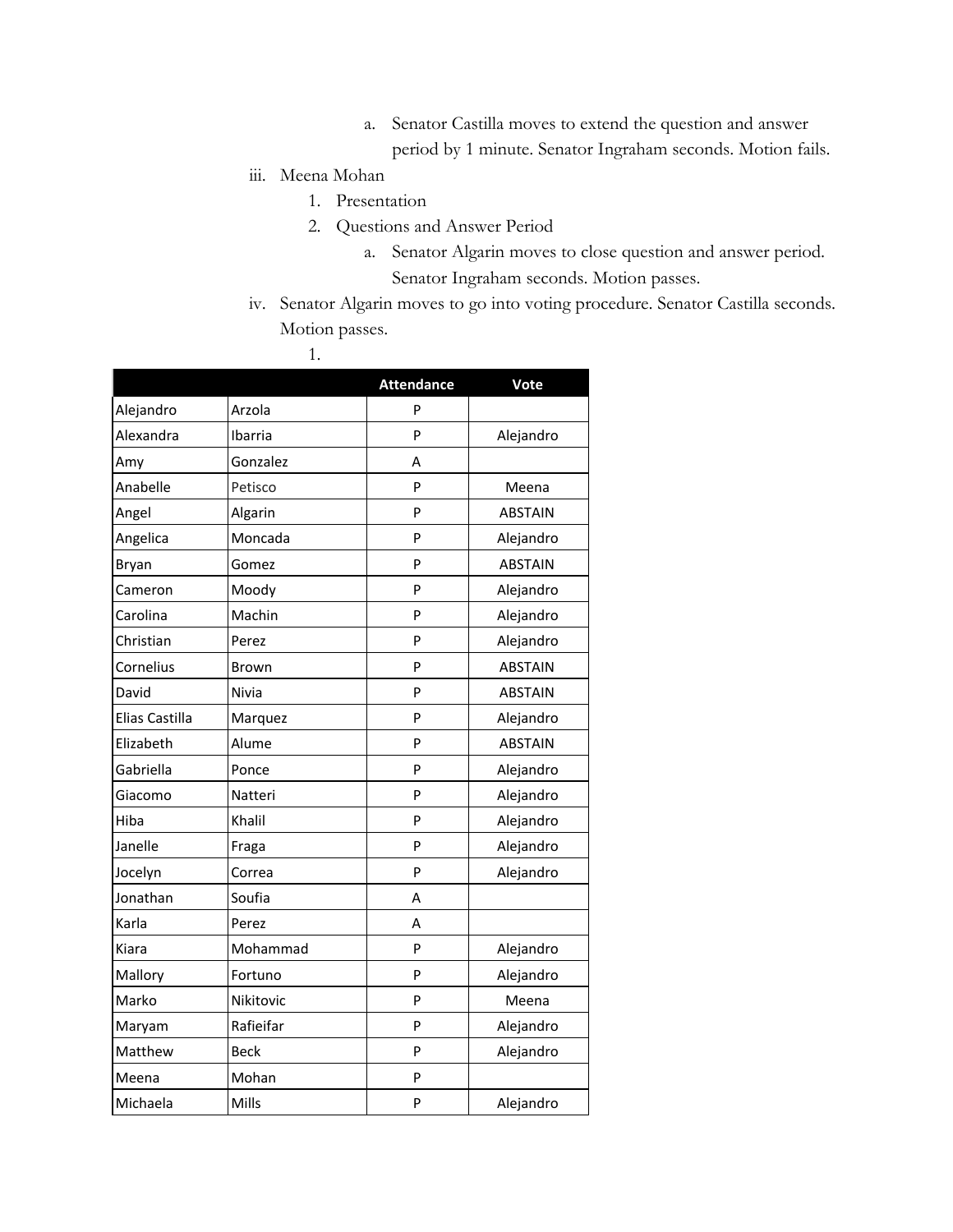| Molly     | Schantz        | P | Alejandro      |
|-----------|----------------|---|----------------|
| Rose      | Ingraham       | P | Alejandro      |
| Santiago  | Arias          | P | <b>ABSTAIN</b> |
| Serena    |                |   |                |
| Perpetual | Correia        | P | <b>ABSTAIN</b> |
| Shahnwaz  | Rafi           | A |                |
| Van       | Le             | P | Alejandro      |
|           |                |   |                |
|           |                |   |                |
| Alejandro | 19             |   |                |
| Meena     | $\overline{2}$ |   |                |
| Abstain   | 7              |   |                |

2. Senator Arzola confirmed

Senator Gomez moves to extend senate by 10 minutes. Senator Brown seconds.

Senator Algarin moves to table unfinished business and move into new business. Senator Gomez seconds. Motion passes.

### j. Confirmation

- i. Leslie Gonzalez for Secretary of Academic Affairs
	- 1. Presentation
	- 2. Question and Answer Period
		- a. Senator Beck moves to close question and answer period. Senator Castilla seconds. Motion passes.
		- b. Senator Gomez moves to go into voting procedure. Senator Arzola seconds. Motion passes.
		- c. Senator Gomez moves to vote by unanimous consent. Senator Castilla seconds. Motion passes.
			- i. Leslie Gonzalez confirmed
- ii. Deputy Comptroller Ivette Borges
	- 1. Presentation
	- 2. Question and Answer Period
		- a. Senator Marko moves to close question and answer period. Senator Fraga seconds. Motion passes.,
	- 3. Senator Gomez moves to go into voting procedure. Senator Castilla seconds. Motion passes.
	- 4. Senator Castilla moves to vote by unanimous consent. Senator Fraga seconds. Motion passes.
		- a. Ivette Borges confirmed
- k. Microwave Resolution
- XIII. New Business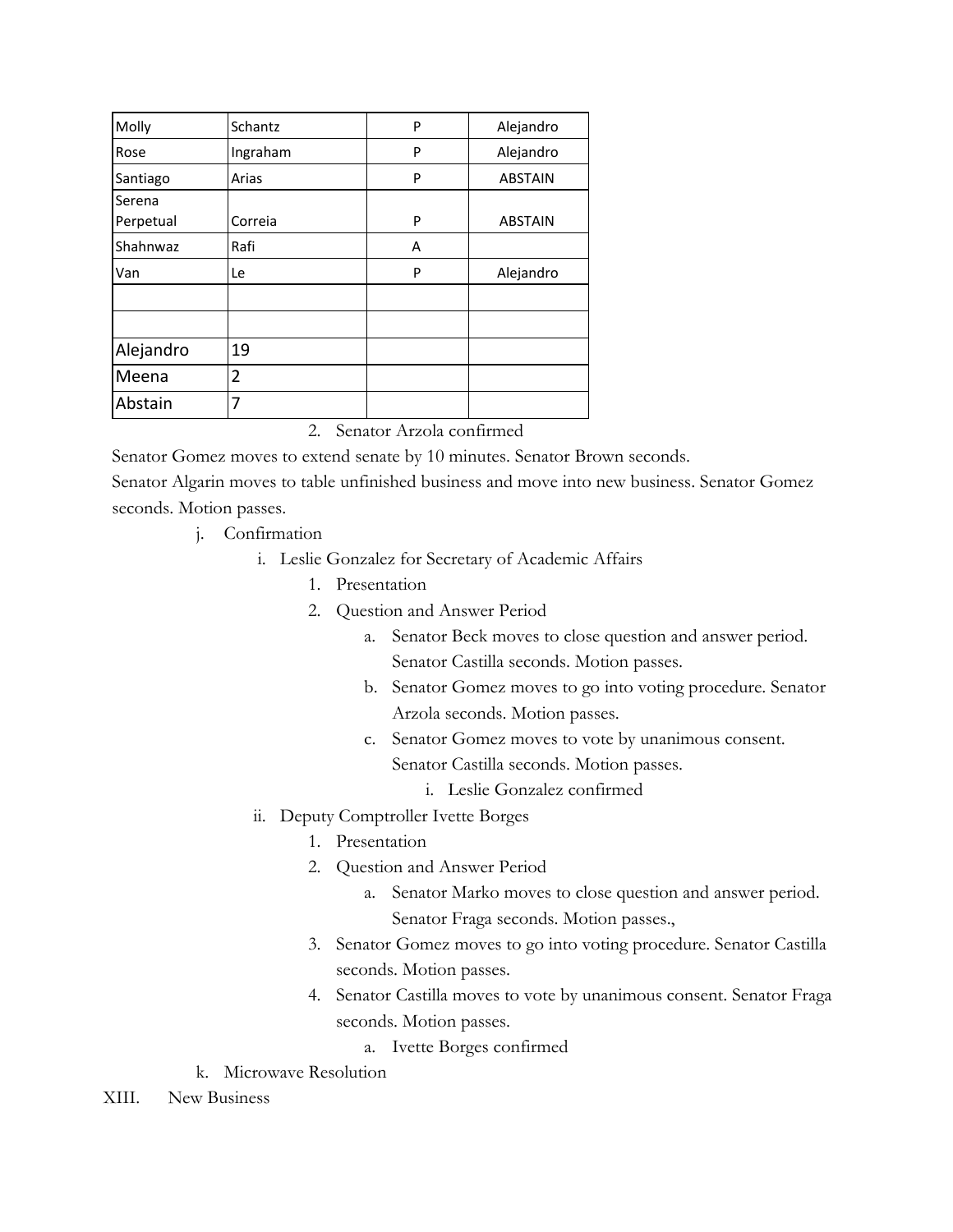*Point of Personal Privilege for Senator Beck at 6:00pm; Returned at 6:05pm*

- a. SR3620
	- i. Presentation

Senator Brown moves to extend the senate by 10 minutes. Senator Alume seconds. Motion passes.

- ii. Senator Arzola moves to bypass second reading. Senator Fraga seconds. Motion passes.
- iii. Senator Nivia moves to go into voting procedure. Senator Algarin seconds. Motion passes.

|                   |                  | <b>VOTE ON</b>    |      |        |
|-------------------|------------------|-------------------|------|--------|
| <b>First Name</b> | <b>Last Name</b> | <b>Attendance</b> | Vote | Reason |
| Alejandro         | Arzola           | P                 | Υ    |        |
| Alexandra         | Ibarria          | P                 | Υ    |        |
| Amy               | Gonzalez         | Α                 |      |        |
| Anabelle          | Petisco          | P                 | Υ    |        |
| Angel             | Algarin          | P                 | Υ    |        |
| Angelica          | Moncada          |                   |      |        |
| Bryan             | Gomez            | P                 | Υ    |        |
| Cameron           | Moody            | P                 | Υ    |        |
| Carolina          | Machin           | P                 | Υ    |        |
| Christian         | Perez            | P                 | Υ    |        |
| Cornelius         | Brown            | P                 | Υ    |        |
| David             | Nivia            | P                 | Υ    |        |
| Elias Castilla    | Marquez          | P                 | Υ    |        |
| Elizabeth         | Alume            | P                 | Υ    |        |
| Gabriella         | Ponce            | P                 | Υ    |        |
| Giacomo           | Natteri          | P                 | Υ    |        |
| Hiba              | Khalil           | P                 | Υ    |        |
| Janelle           | Fraga            | P                 | Υ    |        |
| Jocelyn           | Correa           | P                 | Υ    |        |
| Jonathan          | Soufia           | A                 |      |        |
| Karla             | Perez            | A                 |      |        |
| Kiara             | Mohammad         | P                 | Υ    |        |
| Mallory           | Fortuno          | P                 | Υ    |        |
| Marko             | Nikitovic        | P                 | Υ    |        |
| Maryam            | Rafieifar        | P                 | Υ    |        |
| Matthew           | <b>Beck</b>      | P                 | Υ    |        |
| Meena             | Mohan            | P                 | Υ    |        |